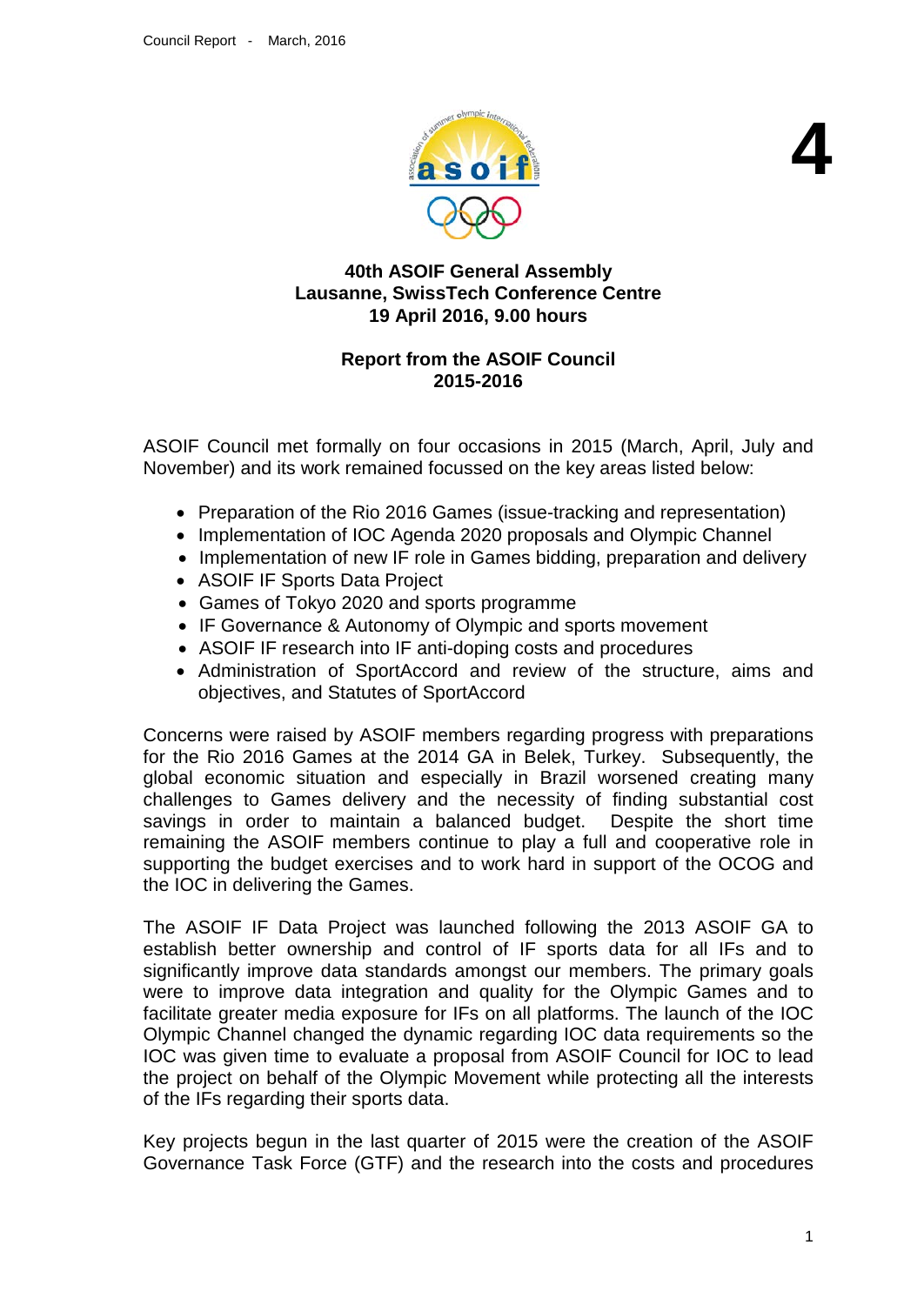of the ASOIF members in the fight against doping and fulfilling their obligations under the WADA Code.

Below we provide summary updates on activities and developments under the following headings:

# **1. Relations with the IOC**

- 1.1Olympic Agenda 2020
- 1.2 Olympic Programme
- 1.3 Autonomy & Governance
	- ASOIF Governance Taskforce (GTF)
	- Threats to Autonomy of Sport

# **2. Olympic Games**

- 2.1 Games of Rio de Janeiro, 2016
- 2.2 YOG Buenos Aires, 2018
- 2.3 Games of Tokyo 2020

# **3. Services / Activities**

- 3.1 ASOIF Consultative and Advisory Groups
- 3.2 Fight Against Doping IF 2015 Expenditure & Process Survey
- 3.3 SportAccord Convention

# **4. SportAccord (former GAISF)**

- 4.1 Beach Games
- **5. Staff & Administration**

**----------------------------------------------------------------------------------------------------------**

# **1. Relations with the IOC**

#### **1.1 Olympic Agenda 2020**

Through the work of its Olympic and Multi-Sport Games Advisory Group, ASOIF continues to be involved in the IOC's Agenda 2020 implementation, particularly with reference to the future role and involvement of the IFs in the bidding, preparation, and delivery of the Olympic Games.

However, due to the increased pressure on everyone concerning the preparation of the Rio 2016 Games, the priority has naturally been given to this by IOC, ASOIF and its members. As issues surrounding Rio 2016 become critical, elements of the new model are being tested in the last months before the 2016 Games with a view to further implementation with respect to the Tokyo 2020 Games.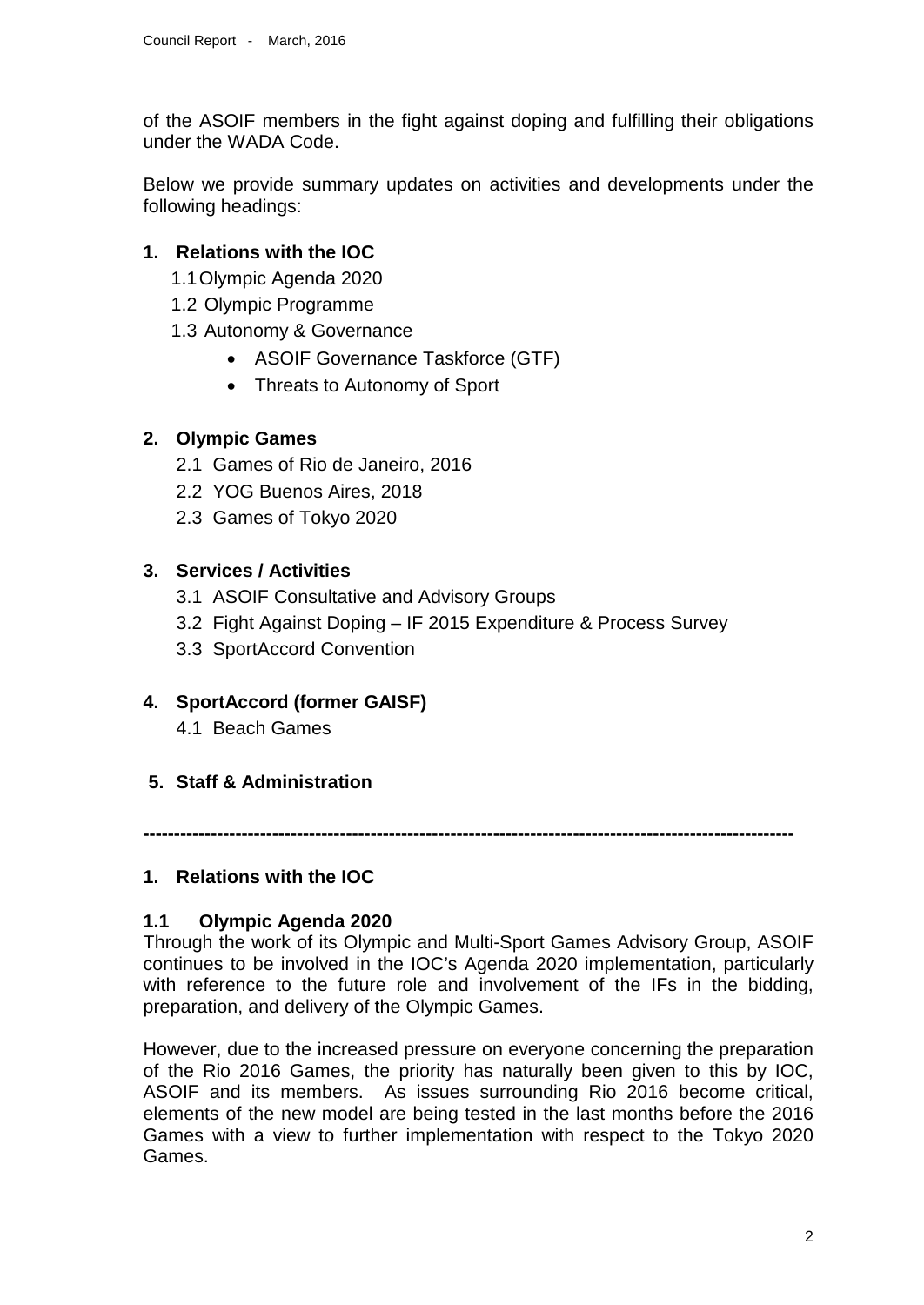The five key themes identified were as below and led to 40 proposals that were unanimously approved by the IOC extraordinary Session which took place in Monaco in December 2014:

- The uniqueness of the Olympic Games
- Athletes, at the heart of the Olympic Movement
- Olympism in action: keep Olympism alive 365 days a year
- IOC's role: unity in diversity
- IOC structure and organisation

The IOC administration continues to drive the resulting proposals forward and, as many of these have a significant and in several cases, immediate impact on the IFs, it is important that we closely monitor the work being done and coordinate the input on behalf of our members. An example of this has been the introduction of a new set of IOC Guidelines on Athletes Commissions within an IF for which substantial input was required from ASOIF before we could agree the wording of this document which was eventually approved by the Council.

The recommendations and general IOC Agenda 2020 proposals are varied, farreaching, significant and impact the IFs in several ways which are becoming clearer only as the process develops. In particular those with the most impact on the IFs include:

IOC Agenda 2020 Recommendations:

- 1 Bidding Process as invitation (IFs helping shape bids)
- 2 Evaluation of bid cities (greater IF input at all stages)
- 5 Include sustainability in Olympic Movement daily operations
- 8 Forge relationships with professional leagues
- 9 Set a framework for the Olympic Programme
- 10 Move from a sport-based to an event-based programme<br>11 Foster gender equality
- Foster gender equality
- 12 Reduce cost and reinforce flexibility in Games management
- 13 Maximise synergies with Olympic Movement stakeholders
- 19 Launch an Olympic Channel<br>25 Review Youth Olympic Game
- Review Youth Olympic Games positioning
- 27 Comply with basic principles of good governance
- 28 Support Autonomy
- 31 Ensure compliance
- 38 Implement a targeted recruitment process (for new IOC members)

#### *Ref :Olympic Agenda 2020, Implementation Plan – 2015 and Beyond, IOC*

In connection with 5 & 27 above it was agreed that the 2015 IF Forum, held in Lausanne 11-13 November, would be organised with IOC support focussing on two issues – governance (rec. 27) and sustainability (rec. 5).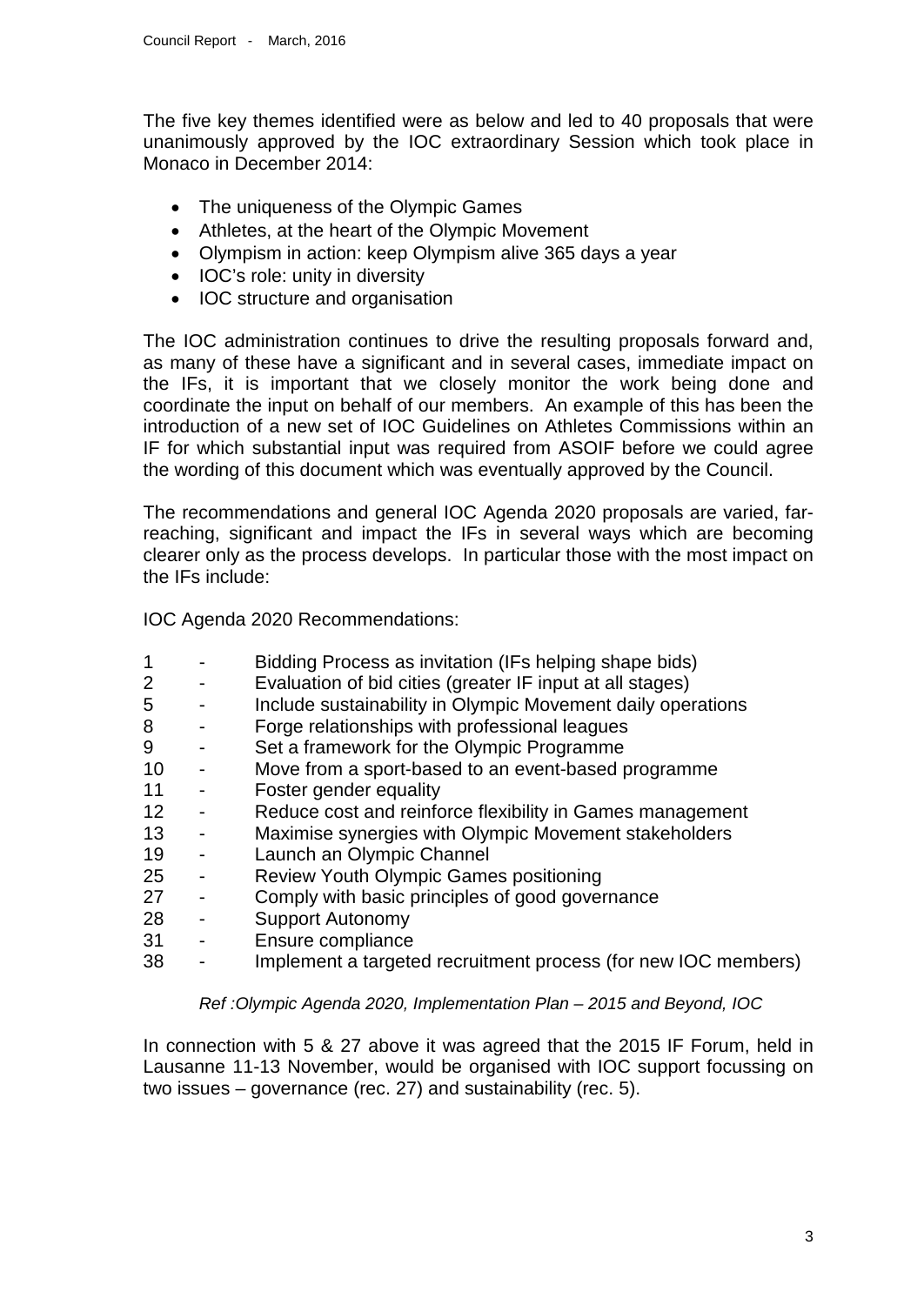#### **1.2 Olympic Programme**

In September 2015 the proposed additional Events for the Tokyo 2020 Games were announced and included 5 sports with 18 events and an additional 474 athletes which will lead to a proposal for the 2016 IOC Session.

It was agreed that these additional sports would be added to the summer Games programme for one edition of the Games only and would not share in the IF revenue share from those Games but be fully funded by the organising committee as part of its business proposal for inclusion of the additional sports, events and athlete quota – all of which would be seen as exceptionally additional to the existing Games parameters.

Any new IFs agreed by the IOC Session and governing disciplines to be added as above are proposed by Council to become new members of ASOIF in a new category of Associate Members under Item 7 of the agenda.

Issues were raised by IFs in connection with this proposal including:

- At the time of writing, one of the five sports proposed (Skateboarding) was not governed by an IF recognised by the IOC nor a member of SportAccord
- Adding this large number of events and athletes (5% increase approx.) appears to be counter to the objective of reducing the size of the Games and associated costs

| <b>Sports</b>               | <b>Events (Proposal)</b>                       | <b>No</b><br><b>Events</b> | <b>of</b><br>of No<br><b>Athletes</b><br>(total) |
|-----------------------------|------------------------------------------------|----------------------------|--------------------------------------------------|
| <b>Baseball</b><br>Softball | Baseball (M)                                   | 1                          | 144 (6 teams x 24<br>athletes)                   |
|                             | Softball (W)                                   | 1                          | 90 (6 teams x 15<br>athletes)                    |
| Karate                      | Kata $(W/M)$                                   | 2                          | 20 (10 W / 10 M)                                 |
|                             | Kumite (3 weight classes - W /<br>M)           | 6                          | 60 (30 W / 30 M)                                 |
| Skateboard                  | Street (W / M)                                 | $\overline{2}$             | 40 (20 W / 20 M)                                 |
|                             | Park (W / M)                                   | $\overline{2}$             | 40 (20 W / 20 M)                                 |
| <b>Sports</b><br>Climbing   | Bouldering, Lead and Speed<br>Combined (W / M) | $\overline{2}$             | 40 (20 W / 20 M)                                 |
| Surfing                     | Shortboard (W / M)                             | $\overline{2}$             | 40 (20 W / 20 M)                                 |
| Total                       |                                                | 18                         | 474                                              |

**The 18 proposed events are (sport alphabetical order):**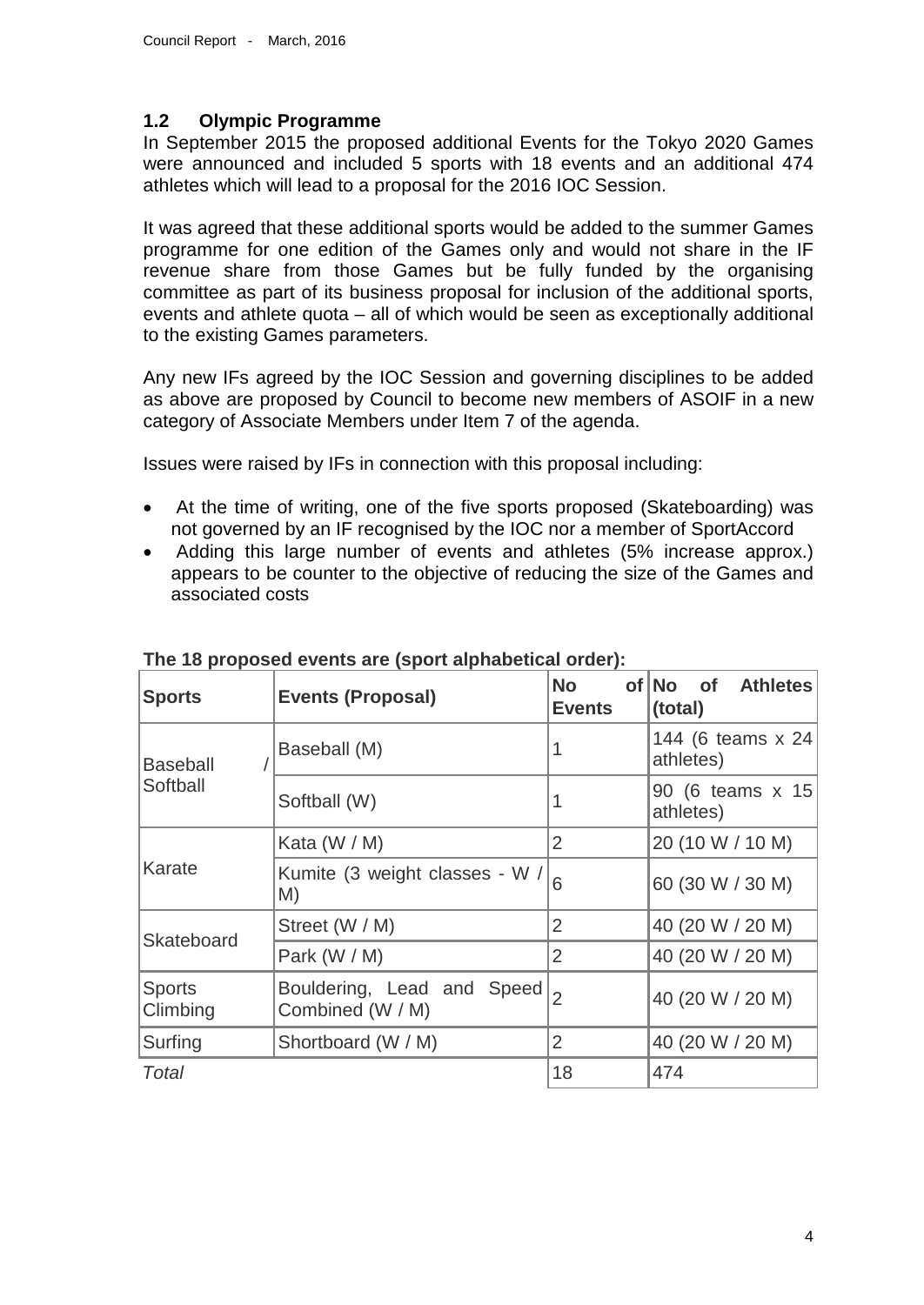# **1.3 Autonomy & Governance**

### **1.3.1 ASOIF Governance Taskforce (GTF)**

The successful 2015 IF Forum focussed on Governance reflecting the challenges faced particularly by two of our major IFs – FIFA and IAAF. Significant negative media coverage of the IFs in general, as facing systemic corruption, governance failures and issues connected with their efforts in the fight against doping, has resulted in the need for urgent action on behalf of all.

As a result and following the decision of ASOIF Council, the ASOIF Governance Taskforce (GTF) has been set up under the Chairmanship of ASOIF President Francesco Ricci Bitti.

The GTF is composed as follows:

- Francesco Ricci Bitti (Chair, ASOIF President),
- Patrick Baumann (FIBA Secretary General, IOC Member and ASOIF Council Member),
- Ingmar de Vos (FEI President),
- Denis Oswald (FISA Honorary President, IOC Member and CIES Director),
- Luis Fernando Lima (FIVB Secretary General),
- Ben Cohen (Head of National Federations Governance and Legal Affairs, FIBA),
- Alexander McLin (Executive Director, ASA Swiss Arbitration Association),
- Jean-Loup Chappelet (Prof. at IDHEAP Swiss Graduate School of Public Administration at the University of Lausanne)
- Andrew Ryan (ASOIF Executive Director)

Operating around its formal meetings, the GTF has defined indicators and selfassessment measurement systems for governance tailored to the specific characteristics and needs of the IFs. Its current document is therefore presented by the GTF to the ASOIF Council meeting of 26 February 2016 under Item 6.2.

#### **1.3.2 Threats to the Autonomy of Sport**

The number of territories in which there are on-going issues of interference in the autonomy of sport continues to grow. Two instances of government interference through changed sports laws have necessitated the intervention of the Olympic Movement "task force" which held meetings with the governments of Kuwait and Sri Lanka. While significant progress has been made with Sri Lanka which has committed to revise its sports law to be in compliance with the Olympic Charter and IF/NF Statutes, the same cannot be said of Kuwait. As a result the Kuwaiti NOC has been suspended by IOC along with a number of NFs by the respective IFs.

A further case has been that of S. Korea which is in the process of "merging" its NOC, which has focussed largely on elite sport, with its much larger "sport for all" body which oversees recreational and leisure sport.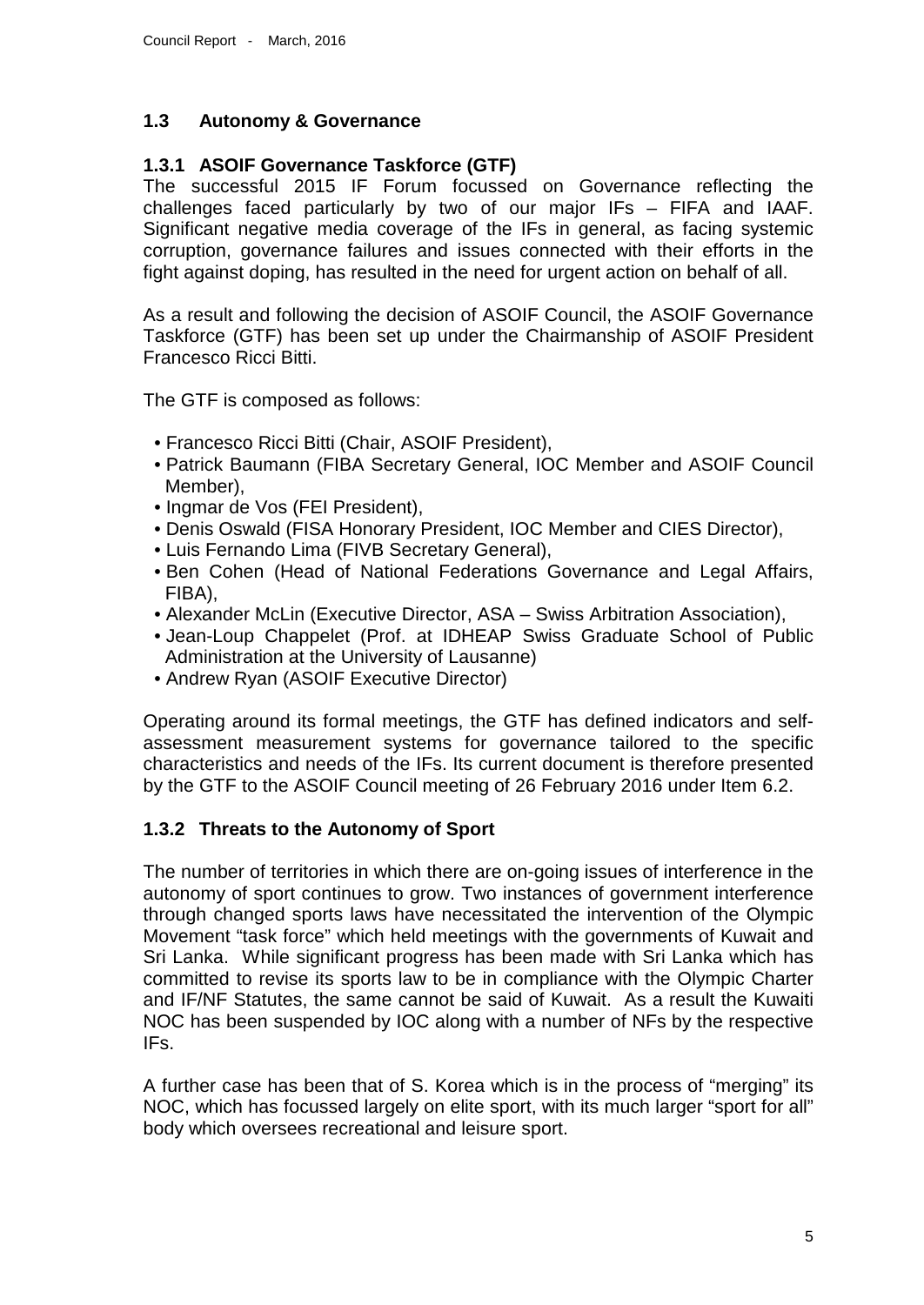ASOIF has played a key role in these cases particularly in finding solutions in the cases of Sri Lanka and S. Korea.

# **2. Olympic Games**

### **2.1 Games of Rio de Janeiro, Brazil, 2016**

In addition to the specific IF issues that have been well publicized such as lack of accommodation, very high ancillary costs such as for hospitality provision, poor water quality affecting several IFs and the general level of readiness of venues, OCOG staff cut-backs and delayed operational planning, the issue of finance at federal, provincial and municipal level has dominated preparations.

The OCOG announced 30% financial savings required against remaining expenditure which is now manifesting itself for several IFs. This must be viewed against the background of the government of Brazil having to cope with a corruption scandal, a volatile national political environment, confronting a 50% rise in both inflation and unemployment and a 35% decrease in the value of its currency versus the US dollar.

In response to the ever more pressing issues surrounding the preparations for the Rio 2016 Games the IOC has set up an IF Taskforce with ASOIF/IF representation to meet regularly to advise and make recommendations on issues of common and general impact on the IFs. The Taskforce is meeting almost weekly at IOC with ASOIF/IFs present and Rio 2016 joining by conference call.

A landmark meeting of all 28 IFs was held at the IOC on 2 February so that Rio 2016 could update on its current work in respect to savings necessary to present a balanced budget. This meeting focused on general principles and issues and was held as complimentary to individual meetings with all IFs on the consequences in their specific cases. Although the meeting was broadly welcomed by our members it raised concerns on the impact on levels of service at Games-time for a number of client groups.

A meeting in the afternoon of the same day of the eight IFs involved in the Deodoro Olympic Park project raised serious concerns in a number of areas including the overall coordination of the work and the decision-making process.

The IOC has subsequently set up four Rio 2016 pre-games operational meetings that will be organised with four groups of IFs (principally by venue clusters for IFs with events in Olympic Park, Deodoro Park, with water quality issues and other IFs) from Tuesday 17 May to Friday 20 May 2016. The morning session of each day will be dedicated to operational information provided by the IOC and Rio 2016 and the afternoon session will be reserved for individual meetings with each International Federation.

#### **2.2 YOG 2018, Buenos Aires, Argentina**

The IOC Coordination Commission meeting of 2015 took place in August and it could be seen that good progress was being made with construction of the YOG Park having started. Individual IFs have been in communication with the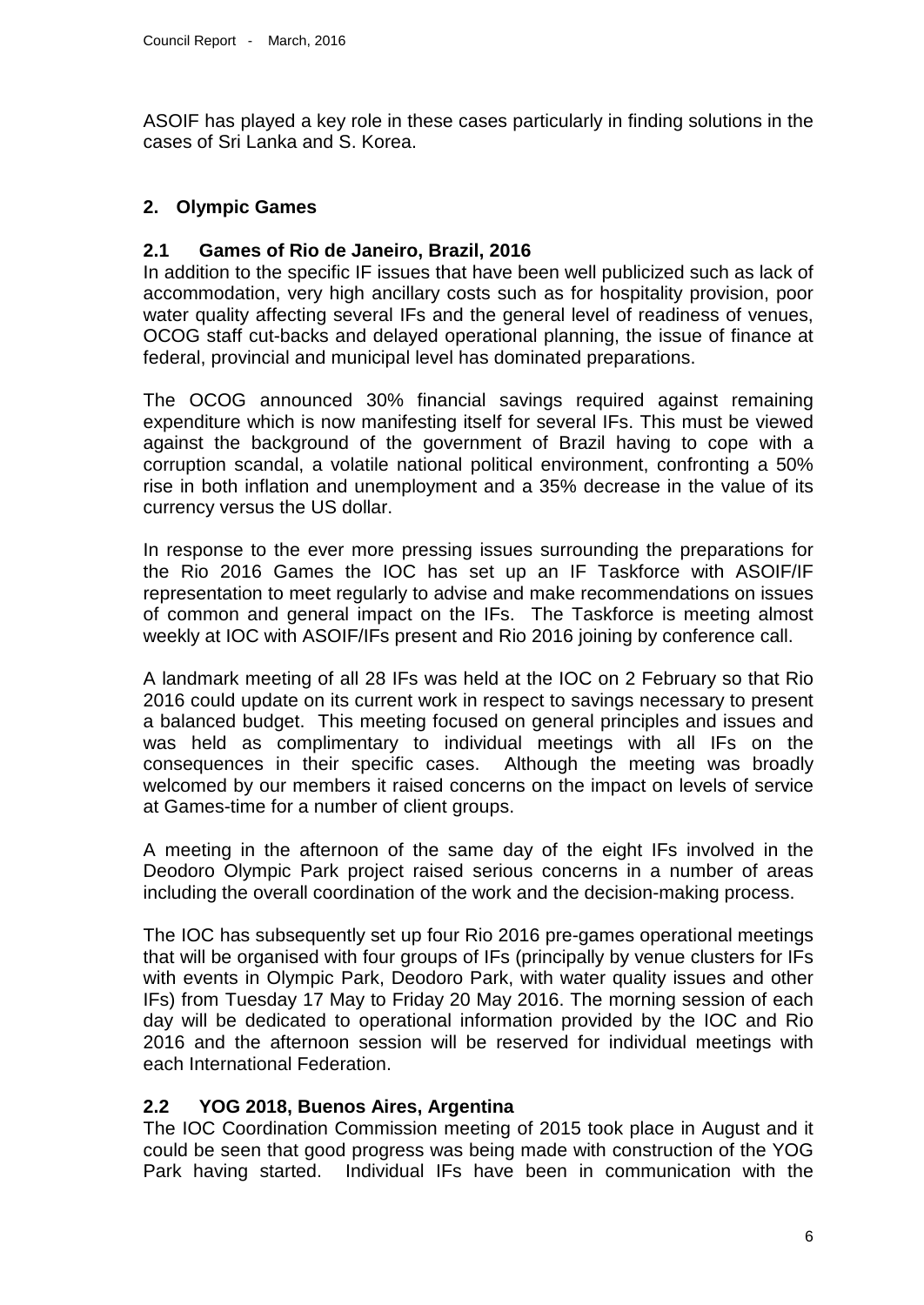YOGOC to finalise venue locations as well as the competition programme for events.

The Buenos Aires 2018 YOGOC will make a presentation on the status of 2018 YOG preparations to the 2016 ASOIF General Assembly under Item 11.

### **2.3 Games of Tokyo, Japan, 2020**

Under the venue master plan review, only the location of the velodrome and the football stadia were still to be confirmed. For FIFA this is quite normal as it only appoints its Commission that will address stadia locations and all other aspects of the Games preparation after the previous edition of the Games.

For UCI, which has undergone a protracted negotiation on its venue locations for its four disciplines, it is understood that both UCI and the OCOG are close to an agreement.

ASOIF launched its issue-tracking function in March 2016 in relation to the Tokyo 2020 Games.

# **3. Services / Activities**

# **3.1 ASOIF Consultative & Advisory Groups**

Following Council's approval of common Terms of Reference at its meeting in November 2015, the six ASOIF Consultative/Advisory Groups have completed their 2016 programme planning. A brief report on the activities and plans of each is set out below:

#### **3.1.1 ASOIF Medical Consultative Group (AMCG)**

Chair: Margo Mountjoy (FINA) Administrator: Jeremy Foster (Project Coordinator)

The AMCG met on November 4, 2015 at the Maison du Sport International in Lausanne. The papers for the November 2015 WADA EC and FB meetings were reviewed and recommendations and input was submitted for the IOC briefing document for the sport and Olympic movement representatives.

The new AMCG Chair steered her first meeting with more focus on common Medical and Science issues amongst IFs. A list of Medical Issues will be distributed to all IFs via a survey, in order to prioritize what topics the AMCG should work on. Issues include athlete health & well-being, nutrition and supplements, legal issues related to medical problems, knowledge transfer, Hyperandrogenism and elite sport medical support.

Dr. Richard Budgett, IOC Director of Medical and Science, accepted a standing invitation to attend in order to ensure good coordination, communication, sharing of ideas and coherence between the IOC and the IFs regarding medical and sports science matters and input on the WADA papers.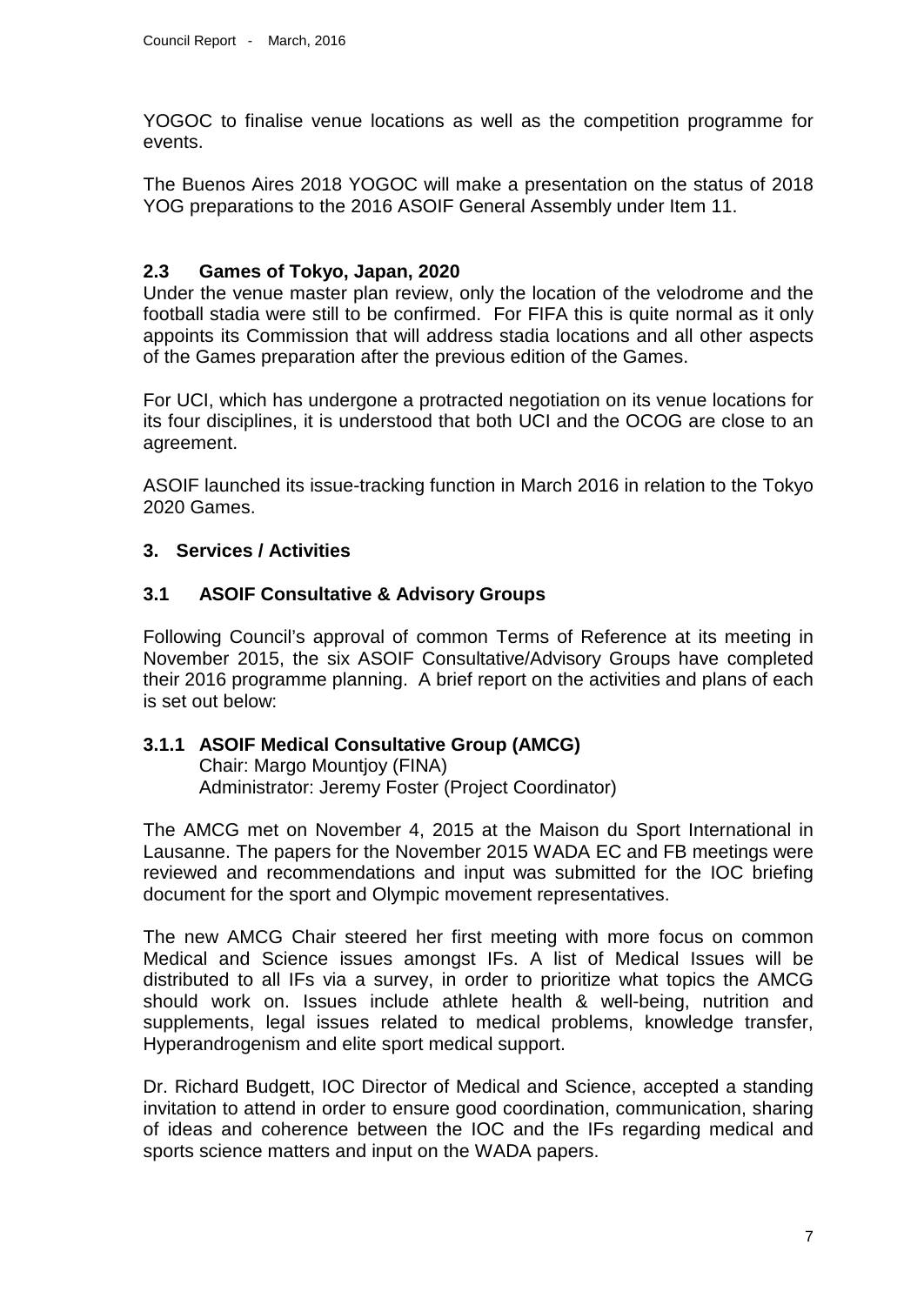The recent focus for AMCG has been reviewing the ASOIF Anti-Doping Questionnaire led by the assigned sub-working group composed of the AMCG Chair, Stuart Miller (ITF) and Matteo Vallini (SportAccord) with support from ASOIF staff. The launch of the online questionnaire went "live" in March 2016 allowing one month for IFs to complete their responses. A preliminary analysis of the results collected will be presented at the General Assembly.

The AMCG plans to organize in the third quarter of 2016 a Medical Forum similar to the format of the ASDEG Forum. The Forum will be an opportunity for all IF Medical Doctors to discuss common health and safety issues and share best practices. These issues will be prioritized from the results collected through Part 3 of the ASOIF Anti-Doping Questionnaire, which focuses on IF Athlete Health and Safety Issues.

The AMCG will meet on 3 May 2016 in Lausanne to prepare our representatives on the WADA EC and FB for meetings later that month.

#### **3.1.2 ASOIF Legal Consultative Group (ALCG)**

Chair: Göran Petersson (ISAF) Administrator: Jessica Hellman (Project Coordinator)

The ALCG met on 9 November, 2015, at the Maison du Sport International in Lausanne. The ASOIF Statutes were fully reviewed during a one-day extraordinary meeting in July 2016 by a Working Group of the ALCG. The review included housekeeping items and clarifications of various points as well as substantive points such as the inclusion of a new class of Associate Member to include IFs governing Events on the Olympic summer Games programme for only one edition. The aim was to have a final draft completed by end of 2015 ready for proposal to the GA in April 2016 but the work will now be submitted to the members in two stages at the Gas of 2016 and 2017.

The proposed new "merged" SportAccord Statutes were also reviewed by the group and a standard "Terms of Reference" has been completed and adopted by Council in order to have the same format for all the ASOIF Consultative Groups and to formalize their roles.

During their meeting that took place in March 2015, the group discussed the implications of the so-called Pechstein case and it was decided that the ALCG Members should carefully monitor this case (and other similar cases) and make recommendations to the ASOIF Council on how the IFs could be supported in these situations. The areas concerning governance and EU antitrust/competition law are closely monitored by ASOIF and the ALCG group.

Howard Stupp (IOC Director of Legal Affairs) has represented the IOC at these meetings.

**3.1.3 ASOIF Olympic & Multi-Sport Games Consultative Group (AOMSG)** Chair: Kelly Fairweather (FIH) Administrator: Jessica Hellman (Project Coordinator)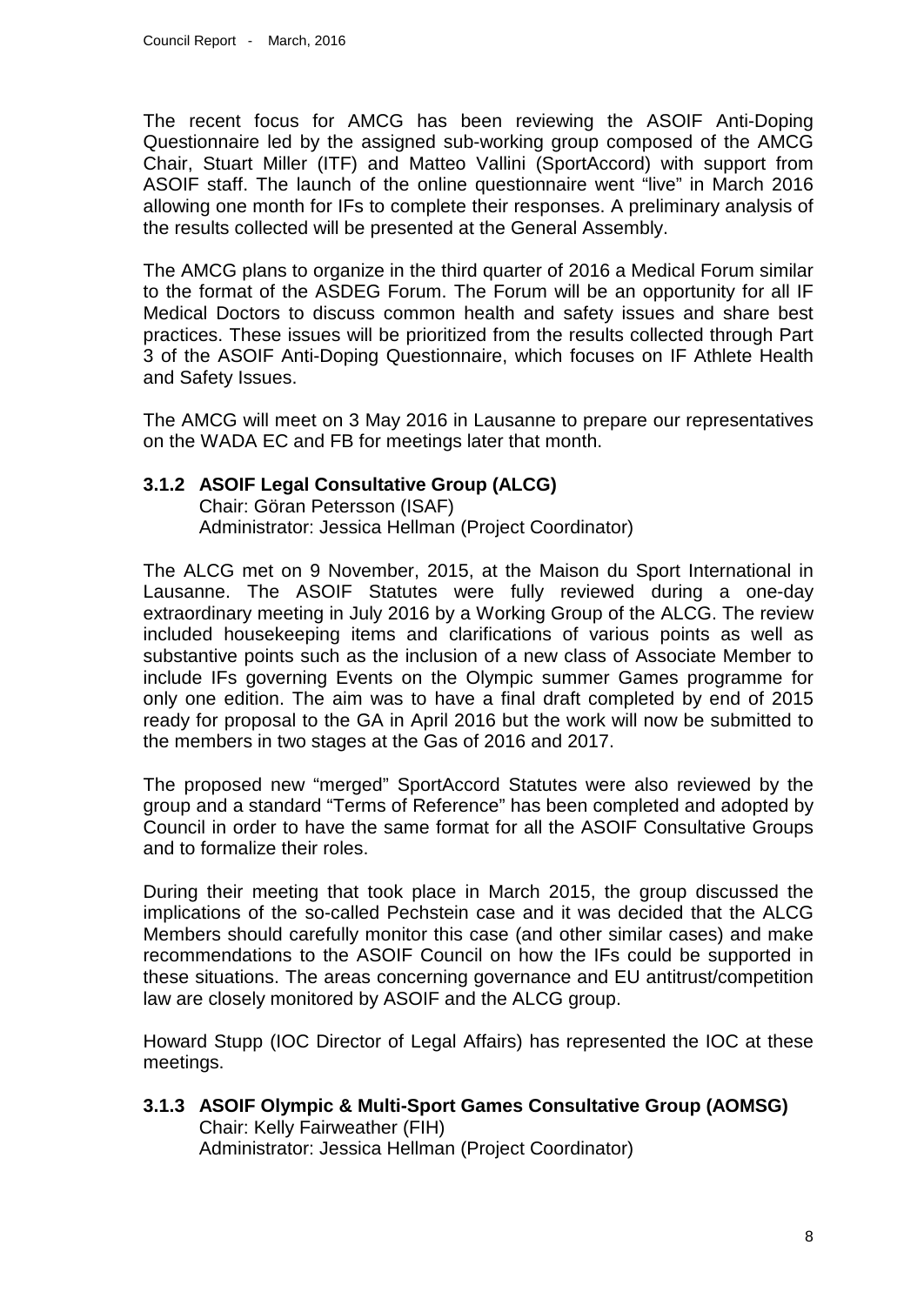The AOMSG last met on 1 February 2016 at the Maison du Sport International in Lausanne and will meet again on 30 May 2016. IOC representatives joined the beginning of the February meeting in order to discuss the next steps of Recommendation 13 (Olympic Agenda 2020, IF Role and Responsibility) including the Sport delivery plan and the Milestones document. The data collection for Rio 2016 was also reviewed with the IOC and following requests for further information and clarification from IOC it was accepted by the Council.

# **3.1.4 ASOIF Commercial Advisory Group (ACAG)**

Chair: Thierry Weil/Niclas Ericsson (FIFA) Administrator: Tim Goethals (Head of Projects & Administration)

The group will meet on 18 April 2016 during SportAccord Convention nfollowing its meeting on 7 March to discuss the topic of data collection from the Rio 2106 Games. It also monitors the Olympic Channel and aspects of the data project. The ACAG proposed an initial project, which was approved by Council, to carry out a full review of the data collected by IOC from the Rio Games and its availability and to examine the full data which may be available from the Games and how this might be accessed.

# **3.1.5 ASOIF Technical Advisory Group (ATAG)**

Chair: Mat Pemble (ITF) Administrator: Tim Goethals (Head of Projects & Administration)

The group met twice in 2015, with a first meeting on 10 March and a second on 12 May. The focus remained on the ASOIF IF sports data platform project and the Olympic Movement Data Feed (ODF) developments, including the ODF for Rio 2016 and the testing of the feed on behalf of the IFs.

Following the TAG proposals on the data project which were presented to the ASOIF Council in November 2015, the IOC has taken on board our recommendations to align the data project with the Olympic Channel.

The TAG therefore worked on ODF and the upcoming Games in Rio and 25 IFs will take the ODF feed (compared to only 6 in London 2012). This is encouraging and results from the successful ODF workshop held in 2015. ASOIF and Rio 2016 have been working closely together to improve the ODF feed and to make sure that help and support is available to IFs who want to make use of it. As not all IFs have signed up for the testing programme ASOIF, through its technology consultant James Ball, is continuing the testing in the lead up to the Games.

The meetings focused on the IF shared data platform project and the Olympic Movement Data Feed (ODF) developments, including the ODF for Rio and the organisation of a workshop for all IFs. An update was provided on the IOC ODF/WNPA meeting which was held in Amsterdam on 3-4 March 2015.

It was decided to organize a training/workshop for all IFs which would encompass the basics of ODF, as well as include some practical exercises. It was also decided to start testing the ODF feed for Rio. Substantial testing has now been done in regards to the test feed for Rio 2016, with the help of the TAG.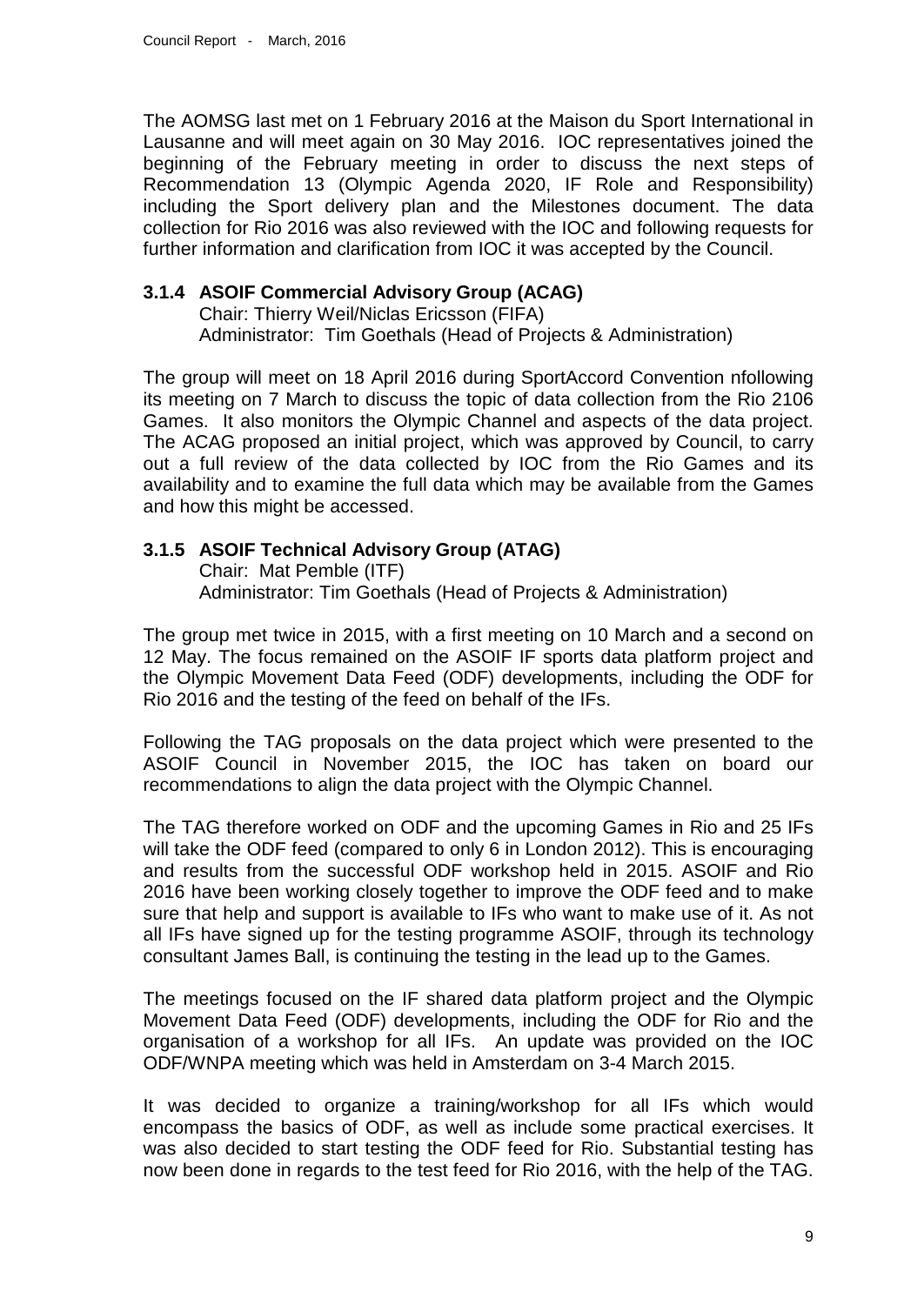Although testing isn't ASOIF's primary role, the reason for testing was to gain knowledge and experience of the feed (as a client) so we could help any of our members who need advice or assistance. Test events included were: Cycling road, Equestrian, Rowing, Sailing, Triathlon and Volleyball. A document containing the list of the identified issues was sent to Rio 2016 and IOC technology.

The TAG also co-organised a practical ODF Workshop for all IFs. The workshop was held on 29-30 September 2015 in conjunction with Rio 2016 and with IOC Technology. The primary objective of this "hands-on" workshop was to review the basic concepts of ODF and explain the data feed components (messages) including practical simulations with the help of IOC's partners, ATOS and Omega (Swisstiming). The workshop was held in Working Group format and required active participation of the attendees: 18 summer IFs and 3 winter IFs attended represented by more than 40 IF delegates. This was an important meeting of all the key players who are involved in making ODF the standard format for information exchange in sports. Our aim is to have as many IFs as possible embrace and use the same standard, not only for Rio 2016, but also for their own competitions. Having one common standard for the results feed will also be highly beneficial to the IF shared data platform project.

Emanuele P-N (IAAF) was appointed by TAG as the IF representative on the IOC ODF Steering Committee and attends the IOC ODF Steering meetings.

#### **3.1.6 ASOIF Sports Development & Education Group (ASDEG)** Chair: Mark Harrington (IRB) Administrator: Jeremy Foster (Project Coordinator)

The ASDEG met formally at its third Forum that took place from 20-21 May 2015 in Lausanne it continues to work on the electronic version of the ISCF and having it translated into six languages for distribution to all IFs so it can be readily accessible to their NFs. The ASDEG is also seeking to work more closely with Olympic Solidarity in order for IFs to provide feedback and advice on the 2017- 2020 O.S. programmes.

The ASDEG will meet before the annual ASDEG Forum to be held on 24-25<sup>th</sup> May 2016. The focus of the ASDEG Forum will be the engagement within crosssport development projects as well as sharing case studies, common issues and best practices.

The first-ever IF Women in Leadership Forum, jointly organized by ASOIF and the IOC in Lausanne 7-9 March 2016, was a success with 60 Female delegates from 25 National (NFs) and International Federations (IFs), together with experts in promoting gender equality, explored ways to bring more women into leadership positions at all levels of sport. Whilst good steps have been made to increase women's participation in the Olympic Games, similar progress still needs to be achieved when it comes to sports leadership, management, coaching and officiating positions.

The Forum pursued gender equality goals by expanding the women-in-sport network and by providing a unique opportunity for sports federations to share best practices and effective strategies for increasing the number of women in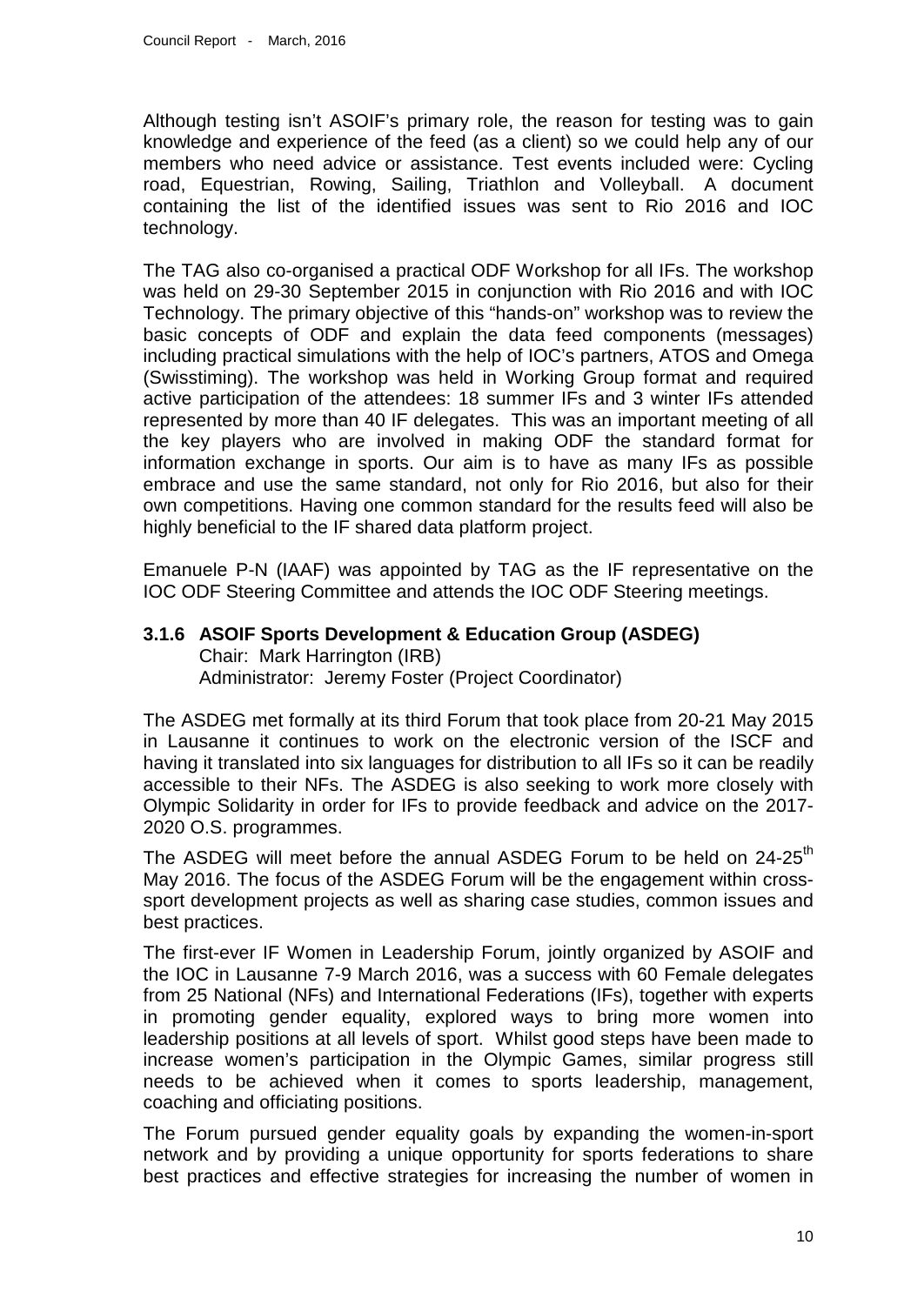leadership positions. The gathering, held in conjunction with the Olympic Movement's celebration of the International Women's Day on 8 March, included panel discussions and a two day interactive Forum where participants were able to enhance their own leadership skills, stakeholder management, communication and mentoring.

One of the outcomes from the IF Women in Leadership Forum has been to establish a 10 Point Action Plan to be shared with all Sport Organisations within the Olympic Movement. These actions have been based on clear recommendations from the participants and supported by research such as the Loughborough Study "Gender Equality and Leadership in Olympic Bodies" and the "Asset Based Approach to Sport Governance" by Dr. Stanec commissioned by ASOIF. It is recommended that the action plan be coordinated by multi-sport agency working group that will drive the 10 Point Action Plan in order to support the ASOIF Governance Taskforce and the IOC Agenda 2020.

Several IF Presidents and General Secretaries attended the official dinner on 8 March, International Women's Day, hosted by the IOC President.

#### **Sheikh Mohammed Bin Rashid Al-Maktoum Creative Sports Award 2015**

Since the 2013 edition, the international category has been open to the Summer Olympic International Federations through an agreement with ASOIF and is designed to celebrate and encourage initiatives, projects or programmes that demonstrate outstanding creativity and contribute to the enrichment of sport. Every year each ASOIF member can submit one entry for the award.

The winning International Federation for 2015 was the International Judo Federation for its work in Syrian Refugee camps in Turkey. IJF President, Marius Vizer, attended to receive the award in Dubai, on 14 January, in the presence of the ASOIF President. IJF was presented with a US\$ 250,000 prize to use for its development initiatives. Previous winners have been FIH and FIFA.

#### **3.2 Fight Against Doping - IF 2015 WADA Code Expenditure & Process Survey**

The current WADA Code came into effect on 1 January 2015, and WADA worked with the IFs to implement the changes within their statutes and regulations as well as measuring compliance of all Code signatories. All ASOIF members are currently deemed Code-compliant.

At the IOC Summit, held in Lausanne on 17 October 2015, a proposal was made to review the feasibility to set up an independent testing body to act in place of individual IFs. WADA set up a Working Group which met on 21 January 2016 to review all possible options and the feasibility of such a proposal following the WADA Executive Committee and Foundation Board meetings held on 17/18 November 2015. The WG has ASOIF representation and a report will be made to the WADA EC in May 2016.

WADA's independent commission reviewing the recent allegations made in German and UK media concerning Russia and IAAF reported at a press conference in Geneva on 9 November 2015.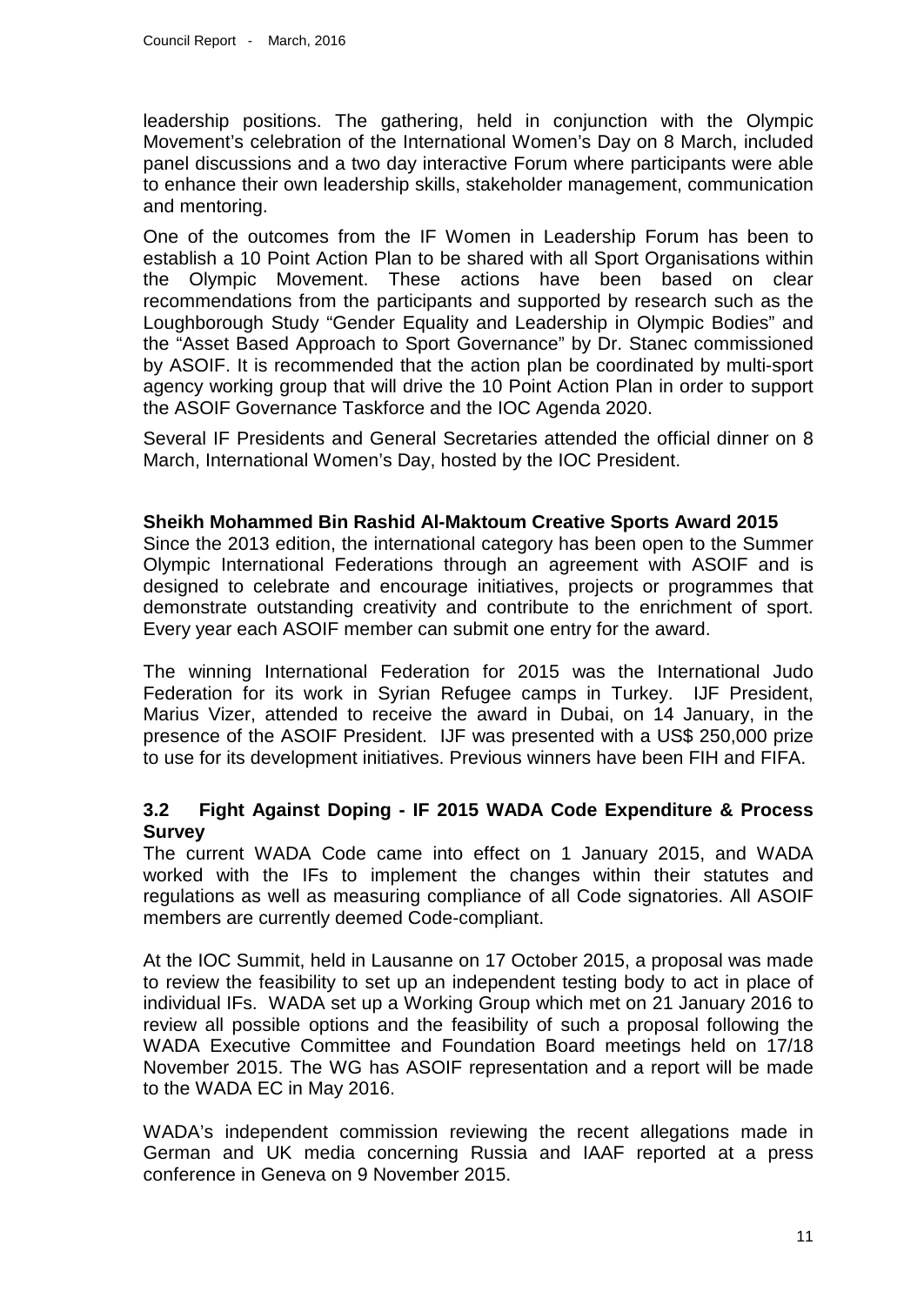Initiated by Council and in support of this feasibility study, the ASOIF Medical Consultative Group leads the second survey of IF expenditure and processes in fulfilling their obligations in connection with the new Code, under the leadership of Professor Dr Ugur Erdener.

WADA's Independent Commission investigation of allegations made in German and UK media, concerning Russia and IAAF, resulted in the suspension of RUSADA until further notice.

### **3.3 SportAccord Convention**

With Francesco Ricci Bitti as president, the 2016 edition of the Convention is confirmed for Lausanne, 17-22 April. A programme is in the final stages of confirmation and the ASOIF annual dinner is confirmed for Monday 18 April, supported by FIBA, ITF and IJF.

Work has commenced on finding the hosts for 2017, 2018 and 2019 under an amended model which should bring more cities that would have the opportunity to host.

# **4. SportAccord (former GAISF)**

Following the resignation of the former President of SportAccord (SA), a meeting of the Council appointed Gian Franco Kasper as *ad hoc, intern*, Chair of the Council. An Extraordinary General Meeting was held on 11 November 2015 in Lausanne and discussed the possibility of a "merger" between SA and SAC and a draft set of new Statutes for SportAccord. However, following a Council meeting on 26 January 2016, it was decided not to pursue a merger at this time and to propose new statutes with only relatively minimal changes for SA continuing with the existing individual membership of IFs.

ASOIF and its members have stated and reiterated their position that they wish to avoid, dual representation, duplication of work and overlap and therefore support a new SportAccord body made up only of the "umbrella" bodies of ASOIF, AIOWF, AGFIS, AIMS and the Associates. The new SportAccord would then focus on the Convention, the provision of limited member services and the organisation of specified multi-sport games events. Of these, none must duplicate or overlap with activities of other members of the Olympic and sports movement.

#### **4.1 Beach Games**

A meeting was held with Sheikh Ahmad Al-Fahad Al-Sabah, President of ANOC, during the IOC Session in Kuala Lumpur, Malaysia, to discuss his Beach Games concept and follow-up meetings were held at the ANOC headquarters in Lausanne. The ASOIF President had requested a clear framework document from ANOC setting out the basis for any cooperation on the Beach Games.

Once there is an agreement in place and clarity on the sports programme ASOIF, will be able to re-engage and represent its members in the project again.